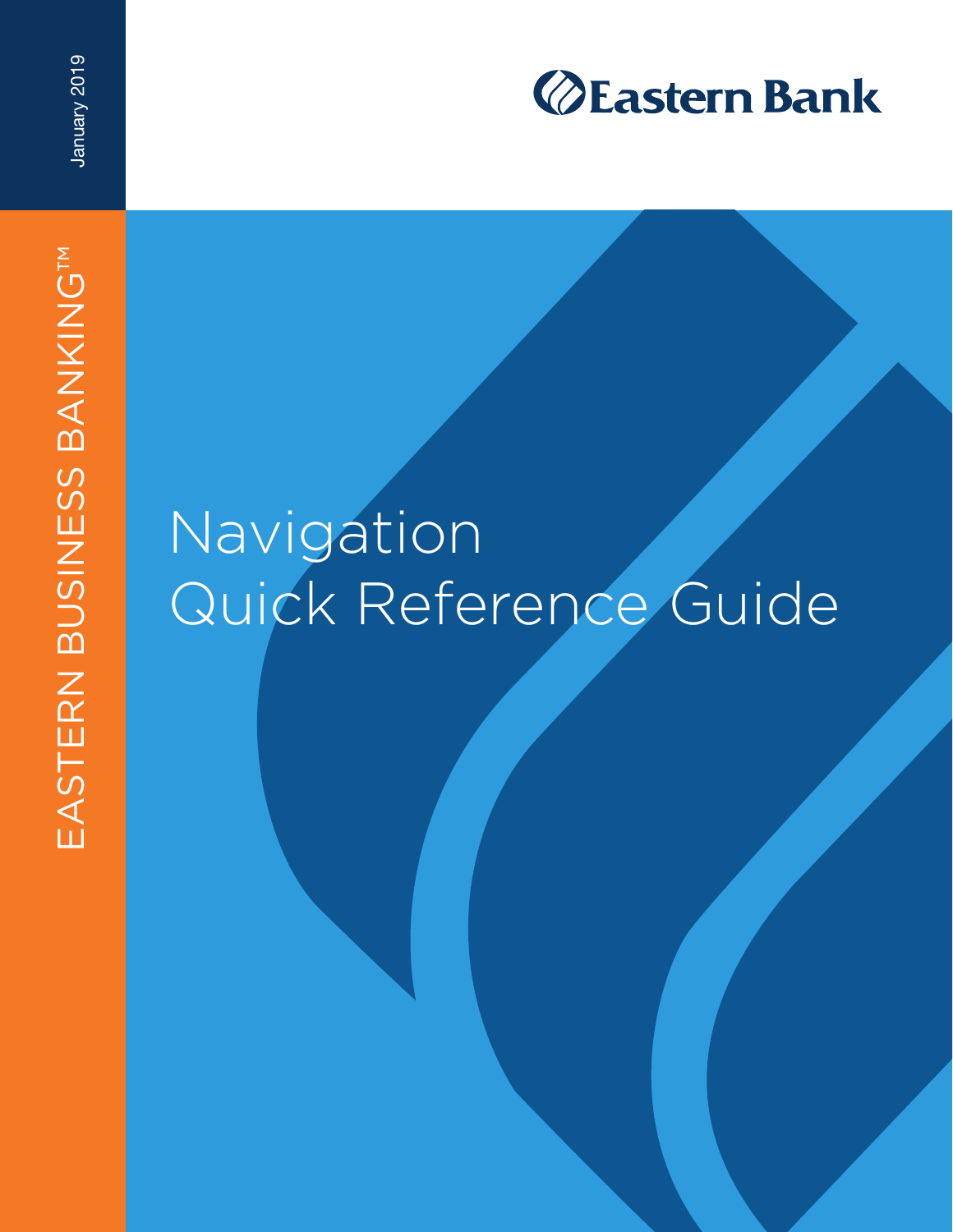# **NAVIGATION**

#### **LOGGING ON**

When you launch the application, the first screen you see is the Logon screen. Enter your Company ID, User ID, and Password, and then click **Sign in**.

If you are asked to change your password, change it as described in Change Password.

After sign in, you will land on the home page which provides access to all areas of the program.

|                   | <b>ZEastern Bank</b>   |
|-------------------|------------------------|
| <b>Company ID</b> |                        |
| <b>User ID</b>    |                        |
| <b>Password</b>   |                        |
|                   |                        |
| Sign In           | <b>Forgot Password</b> |

#### **UTILITIES MENU**

To access the Utilities Menu, hover over your name in the top right corner of the Home page.

- **Change Password:** Click **Change Password** to change your current password.
- **My Settings:** Click **My Settings** to access Alerts, Recipients and My Settings
- **Help:** Click **Help** to open the Help system.
- **Log off:** Click **Log off** to exit the system when you are finished with a session

|    | Last Login: 00/00/0000 00:00 PM |
|----|---------------------------------|
| ∕  | <b>Change Password</b>          |
| ı. | <b>My Settings</b>              |
|    | ? Help                          |
|    | +1 Log off                      |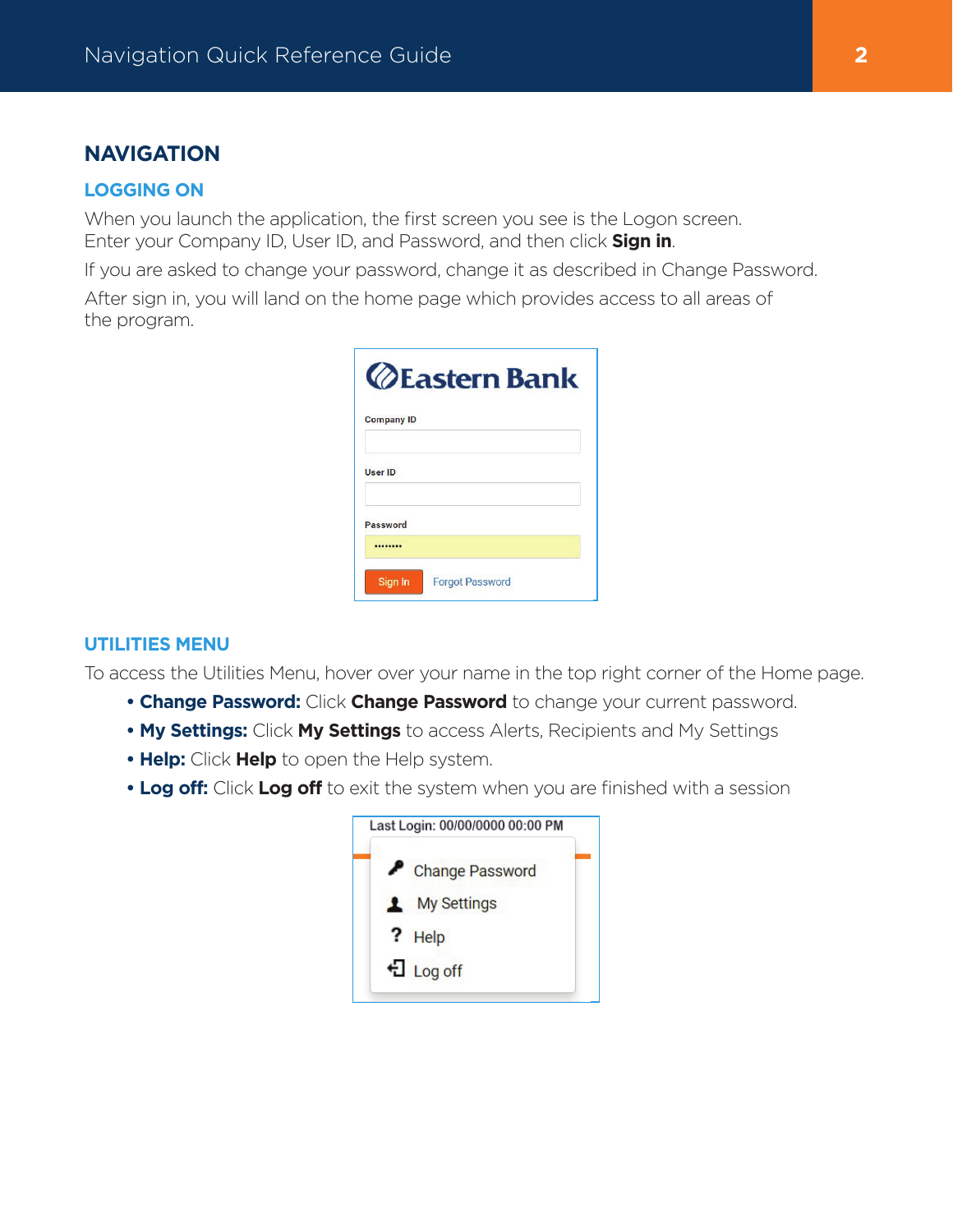#### **HOME PAGE**

The Landing (Home) Page provides the ability for you to personalize your banking experience with a group of widgets. Widgets are small components that allow you to perform a variety of common tasks such as quickly making a payment, transferring funds, stopping payment on a check, or taking action on tasks.

The Landing Page is the first screen you see after logging on. If your page was configured by an administrator, you will see a series of widgets already in place.

| 昔<br>Home                                         | Home                                                | <b>Add Widget</b><br>$\boldsymbol{\mathrm{v}}$                    |
|---------------------------------------------------|-----------------------------------------------------|-------------------------------------------------------------------|
| $\overline{m}$<br>Payment Center<br>孟<br>Accounts | Notifications                                       | 妆                                                                 |
| 조                                                 | Notification 1<br>More $\blacktriangleright$        |                                                                   |
| Payee Center                                      | Notification 1 More V<br>Λ                          |                                                                   |
|                                                   | Rejected payments need your review.<br>$\mathbf{0}$ | View                                                              |
|                                                   | Payments await your approval.<br>$\Omega$           | <b>View</b>                                                       |
|                                                   | New users need your review and approval.<br>4       | View                                                              |
|                                                   |                                                     |                                                                   |
|                                                   | Accounts                                            | Cash on Hand<br>b.<br>0,000,000.00<br>C 00/00/0000 00:00 PM<br>田田 |

#### **MANAGING WIDGETS**

You can add widgets to the Home Page, as well as move existing widgets to different locations on the page. You can also resize existing widgets and remove those you don't want to use anymore. As you navigate to different pages in the system, use the Add Widget menu to add a widget to your frequently used destination pages.

To add a widget:

- **1.** On the Home page, click **Add Widget**.
- **2.** Select the desired widget from the list.

| <b>Add Widget</b>        |  |
|--------------------------|--|
| <b>Add Widget</b>        |  |
| <b>Account Summary</b>   |  |
| <b>Alerts Center</b>     |  |
| <b>Audit Information</b> |  |
|                          |  |

The newly added widget appears on the page.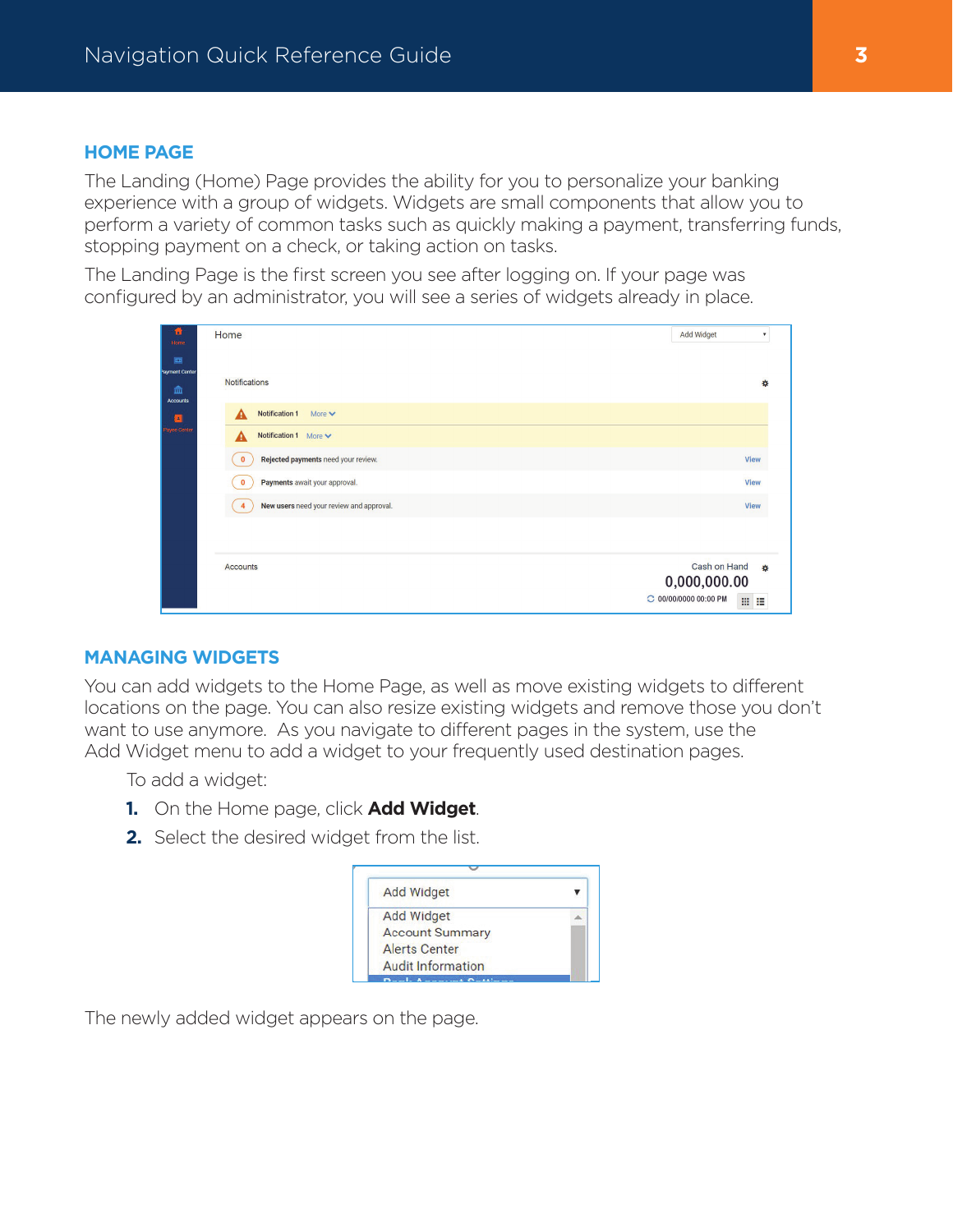## **To Move a Widget:**

• Left-click the widget options iconn and, with the mouse button depressed, drag and drop the widget to the desired position on the Landing Page.

## **To Resize a Widget:**

- **1.** Click the **Options** icon  $\ddot{\mathbf{\Omega}}$  in the upper right-hand corner of the widget.
- **2.** Click **Resize**. The widget is resized so that it takes up only half the width of the screen.
- **3.** To return the widget to its original size, repeat Steps 1 and 2.

## **To Remove a Widget:**

- **1.** Click the **Options** icon  $\ddot{\mathbf{\Omega}}$  in the upper right-hand corner of the widget.
- **2.** Click **Remove**. The widget is deleted from the screen. It can be added again as desired.



## **NAVIGATION BAR**

- **1. Application features** are available from the menu on the left side of the Home page.
- **2. User Name and Last login date and time** appear at top right of Home page
- **3.** List of available widgets to add to Landing Page are accessed in the **Add Widget** window
- **4.** Utility menu to change password, Online Help and Log off are accessed by hovering over **Last Login time** at the top right of Home page

| <b><i><u>ØEastern Bank</u></i></b>                        | <b>User Name</b><br>Last Login: 00/00/0000 00:00 PM   |                   |
|-----------------------------------------------------------|-------------------------------------------------------|-------------------|
| 普<br>Home                                                 | Home                                                  | <b>Add Widget</b> |
| $\boxed{\blacksquare}$<br>Payment Center<br>孟<br>Accounts | <b>Notifications</b>                                  | *                 |
| 目                                                         | Notification 1 More V<br>4                            |                   |
| Payee Center                                              | Notification 1 More V<br>Α                            |                   |
|                                                           | Rejected payments need your review.<br>$\overline{0}$ | <b>View</b>       |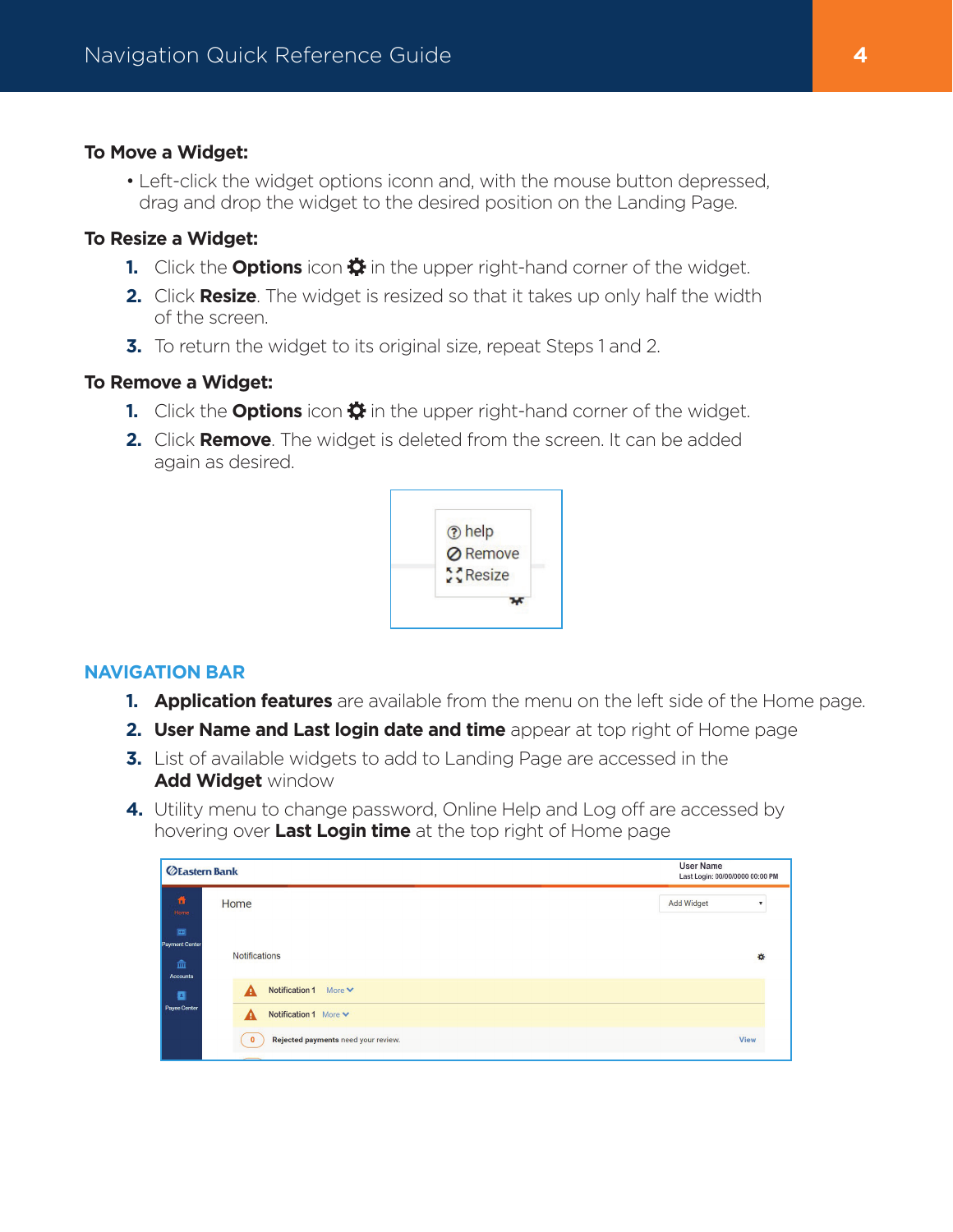## **VIEWING TRANSACTIONS IN WIDGETS**

Many widgets show lists with predefined views that display records that meet specific criteria. For example, Payments displays the view Approved Payments that shows all payments in approved status. To change a predefined view:

- **1.** Use the **Views** drop-down to select the view
- **2.** Select the desired view in the list
- **3.** The display view will change to the one you selected



## **MOVING COLUMNS IN WIDGET**

You can move columns to a new position in a widget

- **1.** Hover over the column and left click
- **2.** Drag and drop the column to the new position

# **ADDING OR REMOVING COLUMNS USING THE GEAR ICON**

Columns can be added or removed from Manage Column Menu.

- **1.** Click on the **Gear Icon**
- **2.** Check or Uncheck column menu items
- **3.** Click **Update**.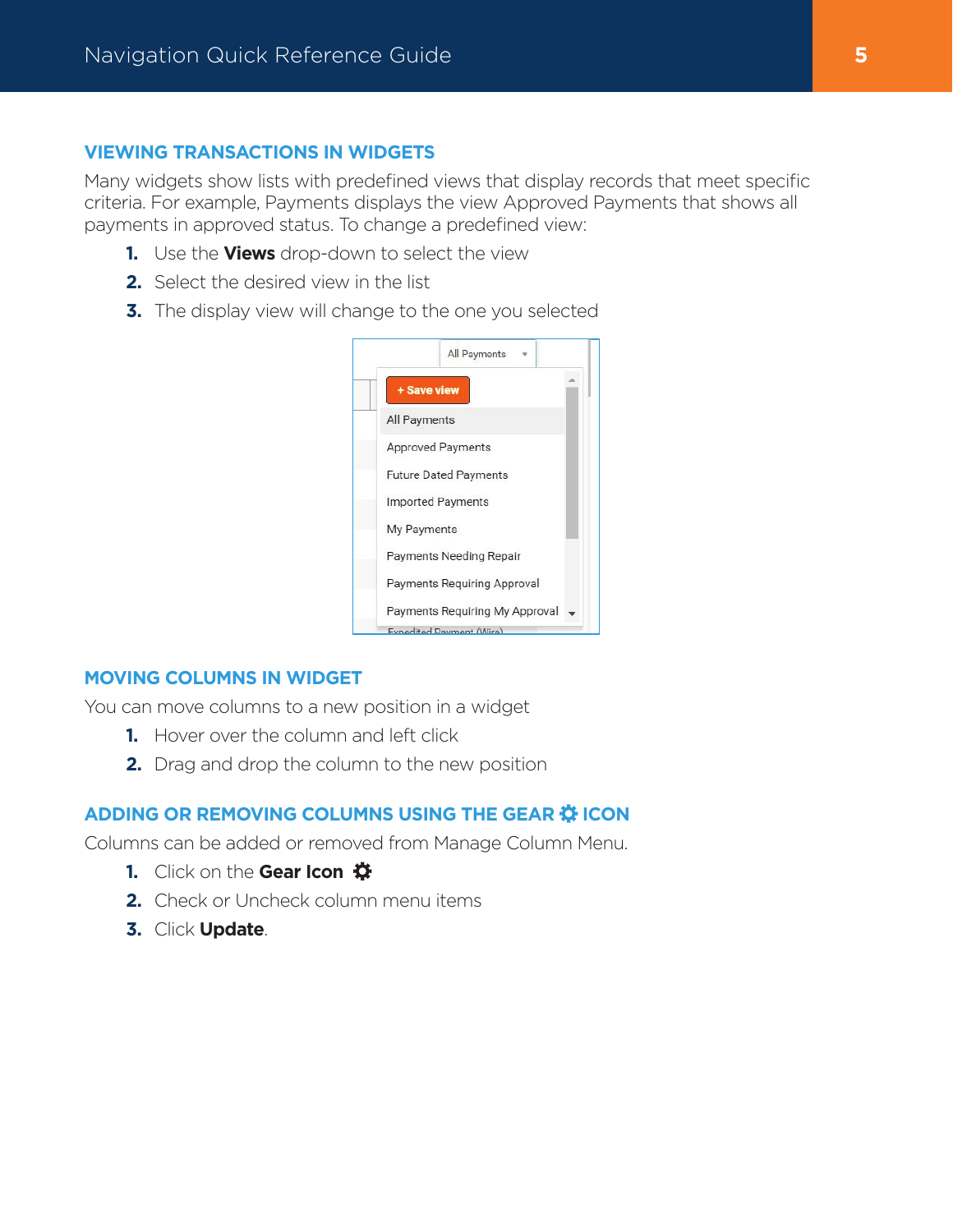|                                |            |                 |                    |                | 券                                          |
|--------------------------------|------------|-----------------|--------------------|----------------|--------------------------------------------|
| Max display of info: 90 days 1 |            |                 | e                  |                |                                            |
| $\blacktriangledown$           |            |                 |                    | Payee          | $\mathbf{v}$<br>券                          |
| Approval Cutoff                | Created By | Credit Amount   | Credit Note Number | D Debit Amount |                                            |
| Last Modified By               | Payee      | Payment Account | Payment Date       | Payment Type   |                                            |
| Reject Reason                  | Status     |                 |                    |                |                                            |
|                                |            |                 |                    |                | C 00/00/0000 00:00 PM<br>B<br>All Payments |

# **ASSIGNING A DEFAULT VIEW**

Once you have arranged a list with the desired columns, sort order, and filters, you can save the list for future use.

To save a view:

- **1.** Click the **View** drop-down in the top-right corner of the list.
- **2.** Select **Save View**.
- **3.** In the empty field, enter a name for the list and click **Go**. You can now access the view from this View drop-down list. The default view will be automatically selected every time you open a list.

#### **To assign the default view:**

- **1.** Select the view you want to set as the default from the **View** menu.
- **2.** Click **Set as Default**.

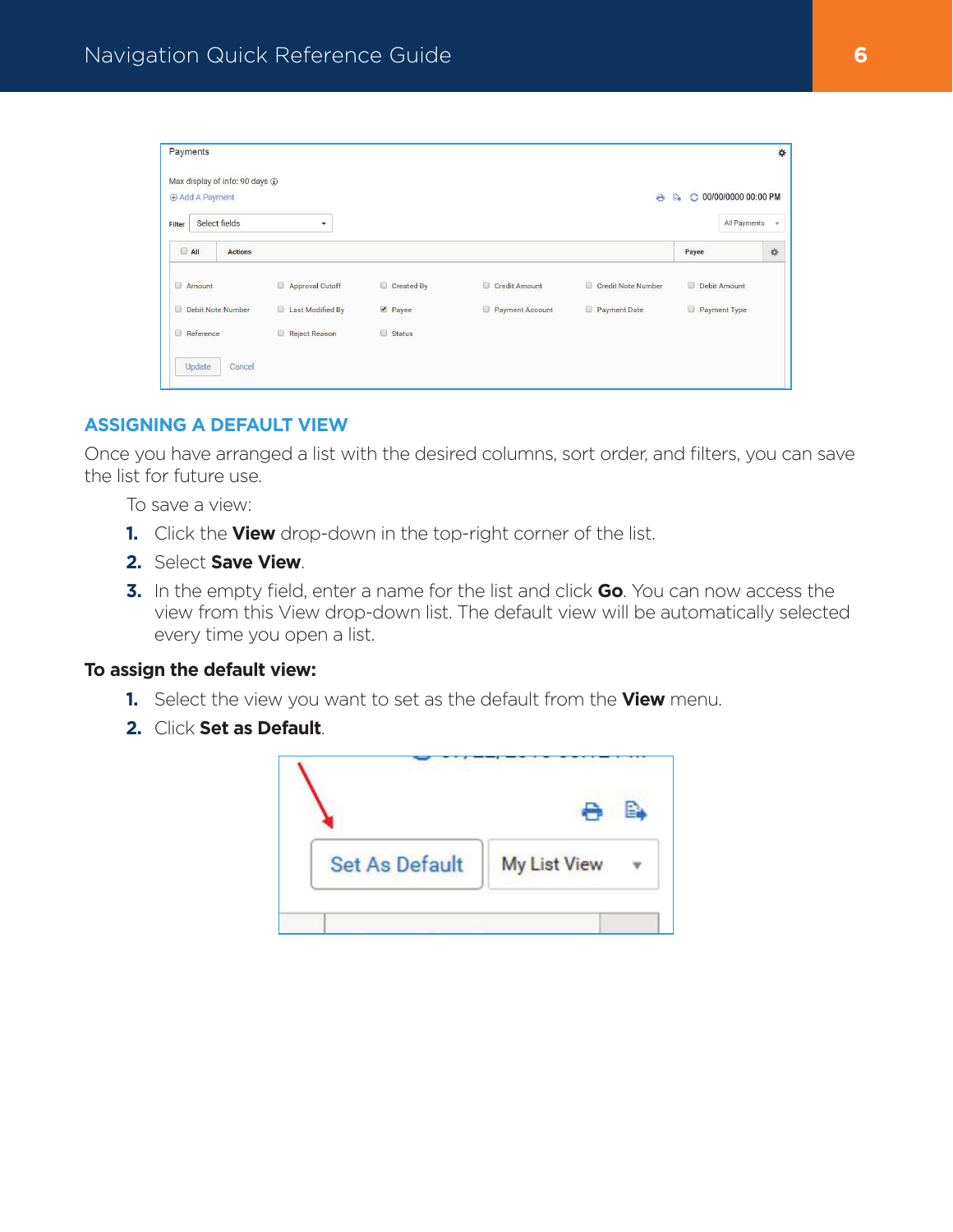## **FILTERING LIST**

You can use the filter function to limit the records shown in a list to records that meet specific criteria. Lists can be searched using the quick search or the **Manage filters** option.

## **To filter the list with the quick search:**

- **1.** In the **Select Fields** drop-down, select the field you would like to search by.
- **2.** If necessary, select an operator from the list.
- **3.** Enter the search criteria.
- **4.** Click **Apply**. The records that meet the criteria you specified appear in the list.
- **5.** If you wish to search the entire list again, click **Clear** and enter a new search.

## **To filter a list using the "Manage filters" option:**

- **1.** In the **Select fields** drop-down, select **Manage filters**.
- **2.** A Manage Filters window appears. Some options display additional choices such as is equal to or is greater than. If the option requires a date selection, use the calendar pop-up to select a date.
- **3.** Click **Apply**.
- **4.** To filter on an additional field, click **Manage Filters** again, select an additional choice and click **Apply**.
- **5.** Repeat steps 1 through 4 until you have selected as many filters as desired. If you need to remove any added filters, click the x to remove that filter.
- **6.** When you have finished, see the filtered results displayed. The records that meet the criteria you specified will appear in the list. If you use the advanced filter again, the system will search all of the items in the original list (not the filtered list).
- **7.** Click **Clear** to remove the filter.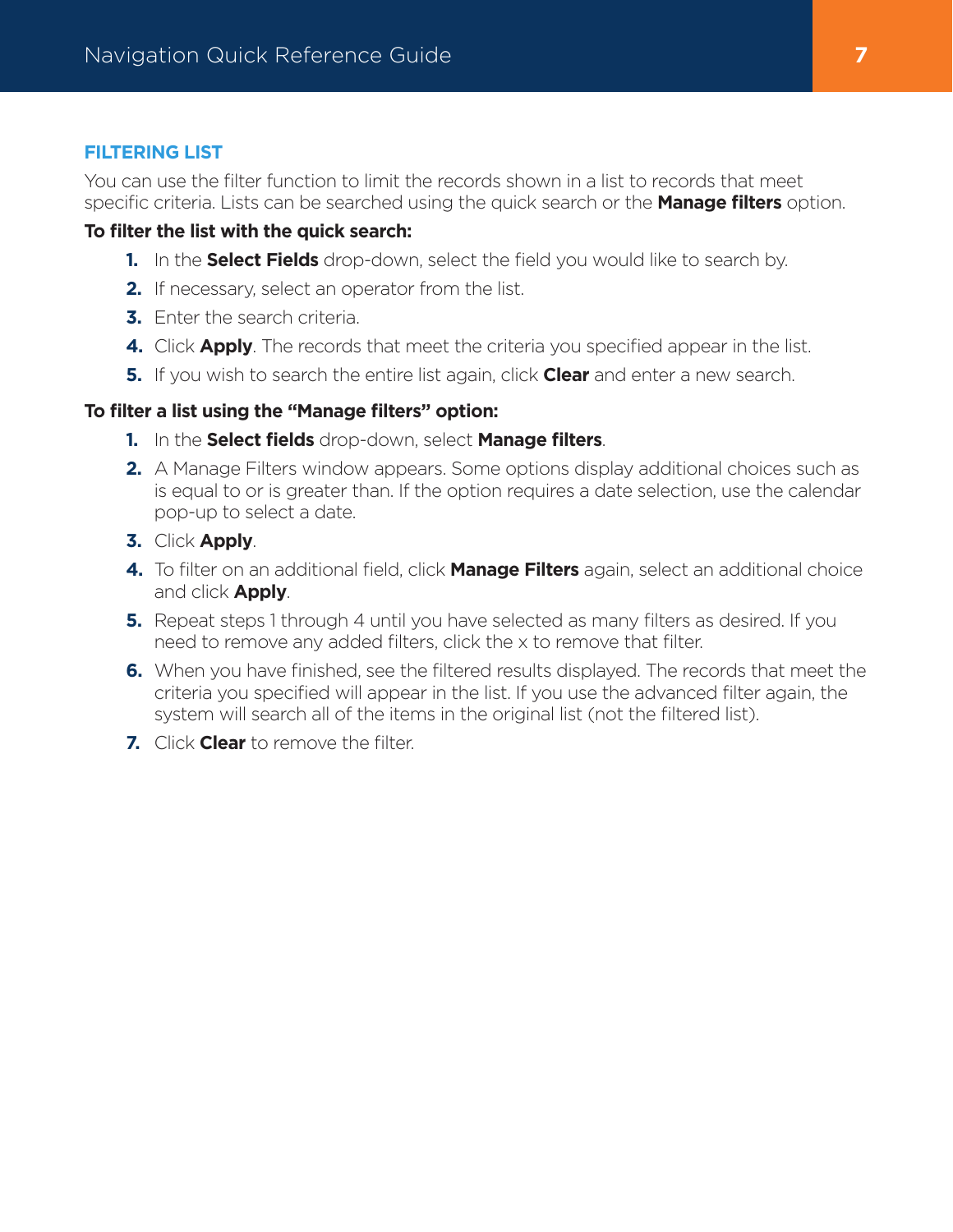| <b>Manage Filters</b>                    |                    | $\times$ |
|------------------------------------------|--------------------|----------|
| 3 of 38 filters selected<br>From Account |                    |          |
| Payee                                    |                    |          |
| $\Box$ ID                                |                    |          |
| ■ Amount                                 | is equal to $\sim$ |          |
| Value Date                               | 釂                  |          |
| Status                                   |                    | ▼        |
| Clear All<br>Apply<br>Cancel             |                    |          |

# **SORTING A LIST**

A list can be sorted so that the order of the rows is reversed.

To sort a list:

- **1.** Click on the column header. The rows of data will be resorted. A blue arrow appears in the column to indicate the sort order.
- **2.** To return the rows to their original order, click the column header again.